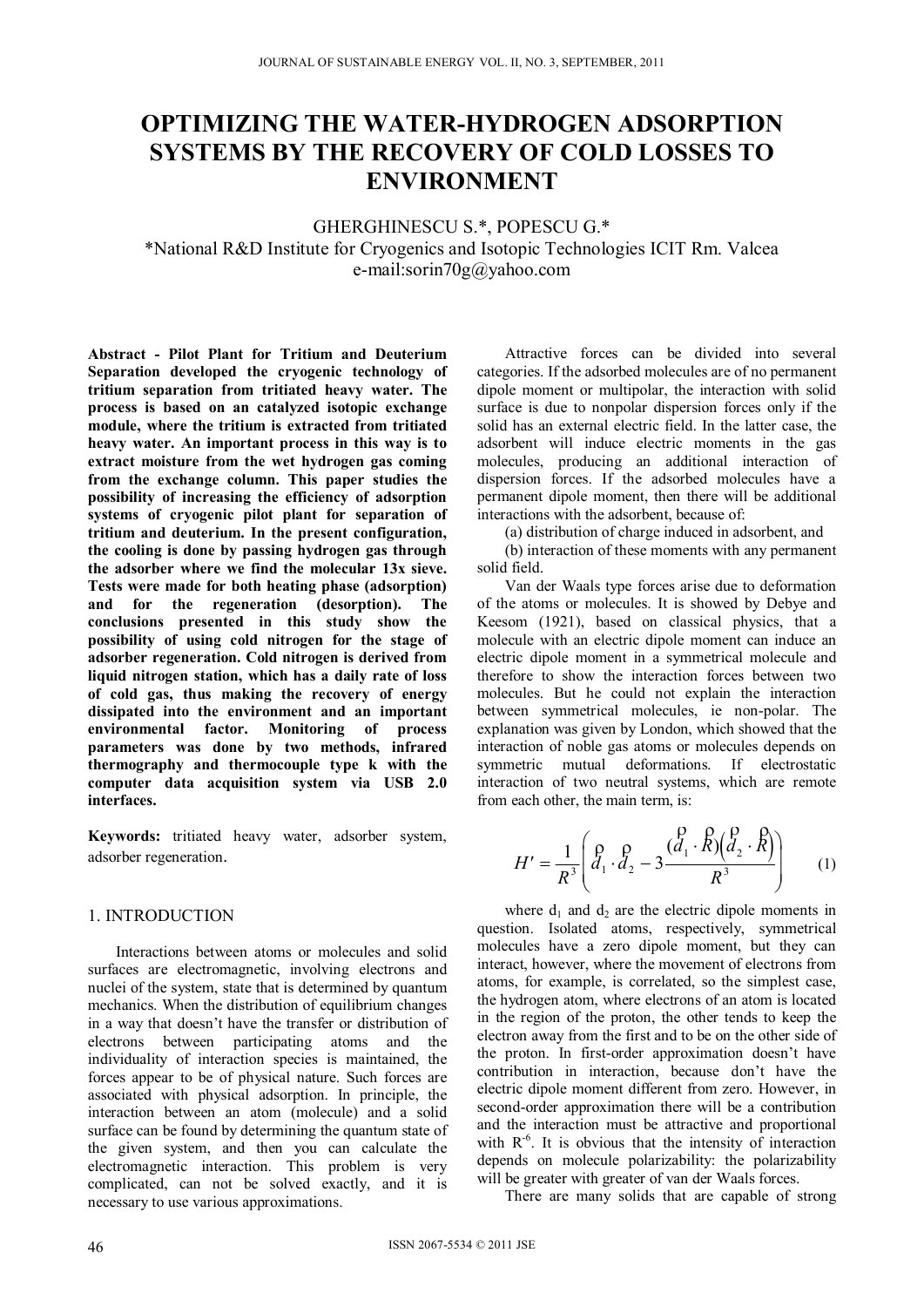adsorption of gases or liquids, but only few are commercially available. A commercial adsorbent must have the following properties:

- be available in large quantities;
- have high adsorption capacity;
- be selective;
- be able to reduce the concentration;
- have the ability to be regenerated and reused;
- to be physically tough;
- to be chemically inert;
- to be cheap.

### 2. SYSTEM ANALYSIS

In the process of adsorption in dynamic conditions, one has to determine the efficiency of sorbent material corresponding to breaking concentration. Efficiency is defined as the ratio between the amount of water retained by the adsorbent material and the quantity of adsorbent material, and is known as adsorption capacity:

$$
a = \frac{(c_0 - c_r)m \cdot t_r}{M} \tag{2}
$$

where

a - adsorption capacity  $(g / kg)$ ;  $c_0$ ,  $c_r$  - input concentration, break (% vol); m - effluent flow  $(m^3 / s)$  $t_r$  - during the break (s); M - the amount of adsorbent (kg).

In scientific literature there are several theories and relationships that describe the steady state gas-solid system, mostly based on empirical or semiempirical tests. All these models do not explain in rigorous manner the experimental observations.

Langmuir concluded the following equation for the adsorption isotherm<sup>1</sup>:

$$
X = \frac{x}{m} = k_a \frac{bp}{1 + bp} \tag{3}
$$

where:

X, the adsorption capacity in kg  $/kg$ ; x, the amount adsorbed, kg; m, amount of adsorbent, kg; p, equilibrium partial pressure of component; ka, b, isothermal specific constant.

For determining the partial pressure of vapor can use the following equations<sup>2</sup>:

$$
p_w(t) = 6.112 \exp [17.62 t/(243.12 + t)] \text{ [mbar]} \tag{4}
$$

$$
p_i(t) = 6.112 \exp [22.46 \t t/(272.62 + t)] \text{ [mbar]} \tag{5}
$$

where

w and i are indices for water and ice



**Fig. 1. Partial vapor pressure below**  $0^0C$ **.** 

During the experiment, measurements were made on concentration of the sorbent layer at different temperatures to determine the saturation and breaking curves.

Knowing the gas flow and water, which is an impurity of gas, one can determine the amount of water to be retained on the adsorbent material (13X molecular sieve) in a given period.

$$
m = (c_0 - c_r)D_0 t_0 \tag{6}
$$

After the adsorber reaches saturation, it requires the regeneration, which will be repeated after each cycle of adsorption.

The regeneration process involves, in fact, an operation which is accomplished by increasing the desorption temperature of the gas flow and its pressure drops below the pressure at which adsorption occurs. This operation is conducted in two stages: first heated gas flow free of impurities (gas resulting from the adsorption process) backwards through the adsorber to be regenerated, adsorbent who is making the removal of water from the pores of the adsorbent material, and the second stage, when the material is cooled to be brought to the necessary conditions for the adsorption; this time it is no longer heated.

Studies conducted by the ICIT on adsorption process allowed to develop a method of designing an adsorber. For certain inputs, like flow, pressure, temperature, concentration and duration of the process were obtained data on the diameter and length of the adsorber.

Using sorbent in a large number of cycles, each job requires the regeneration after adsorption. Therefore, gas purification by adsorption involves two successive operations:

- adsorption, in which some components of the mixture are retained on the sorbent mass;

- desorption, which recovers the adsorbed substance and regenerates the adsorbent.

To achieve the desorption process there can be distinguished several ways:

- heating:

- reducing the pressure of the system;

- inert gas stripping.

Adsorption capacity decreases by heating, and part of the adsorbed amount is desorbed corresponding to the adsorption of new capacity on the new temperature. Adsorption capacity decrease with increasing temperature, this is explained by the fact that it increases the thermal agitation energy of adsorbed molecules, and therefore some of them can defeat the van der Waals type

 **1 http://en.wikipedia.org/wiki/Langmuir\_equation** 

**<sup>2</sup> World Meteorological Organization (WMO) Web Site**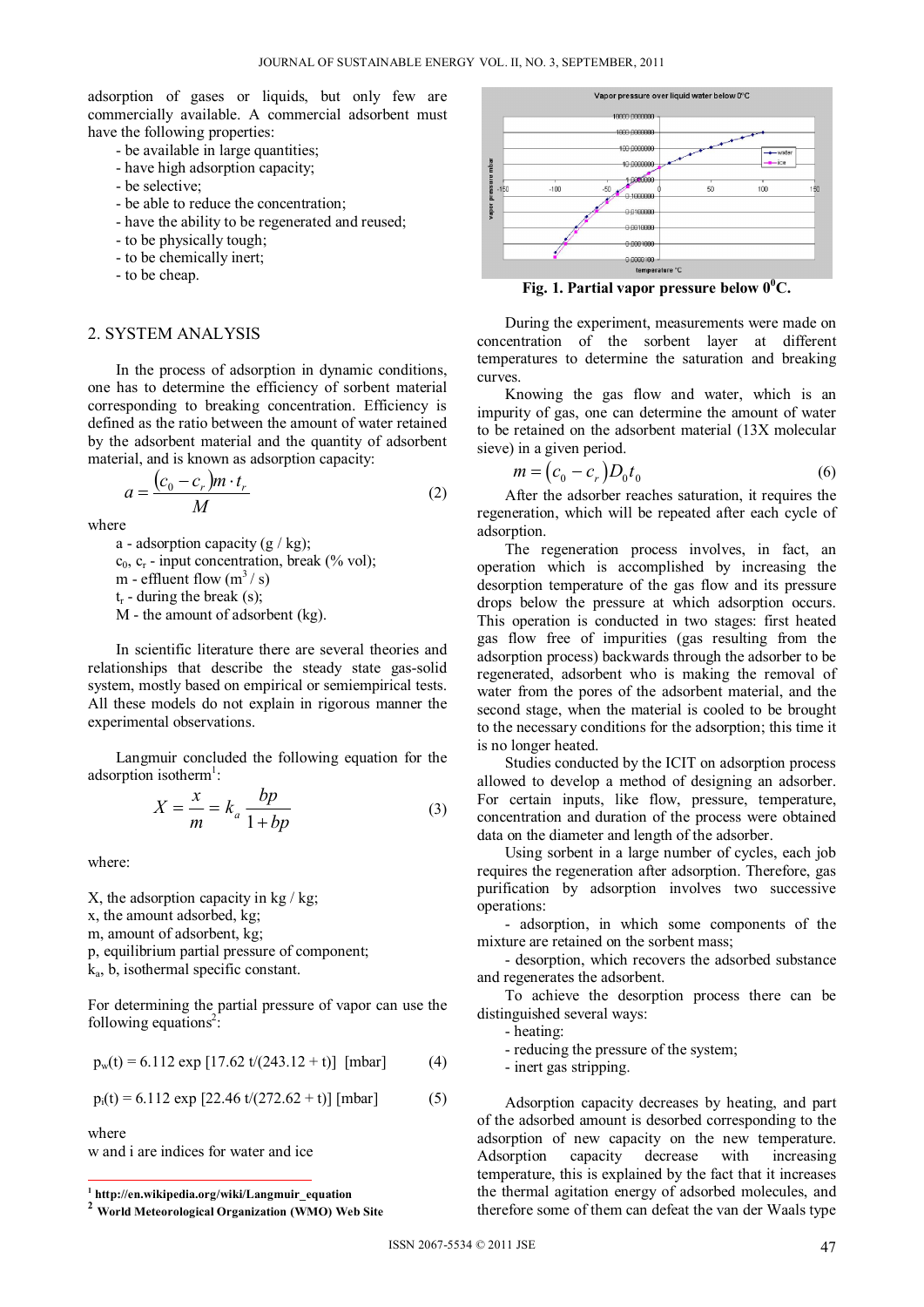forces of attraction, between molecules and solid surface. Also, by lowering the pressure of the adsorption system (partial pressure) this will decrease the adsorption capacity.

In most cases desorption operation is carried out simultaneously by decreasing pressure, increasing the temperature and inert gas stripping. The passage of inert gas through the adsorption layer reduces the partial pressure of desorbed component, leading to removal of this one from the layer. Depending on the amount of inert gas used the adsorbent partial pressure can be reduced to any value.

Because desorption is developed at high temperature, this operation is followed by a cooling operation of the adsorbent bed. Thus, in the most general case, the cycle  $\tau_0$  is given by:

case, the cycle 
$$
\tau_0
$$
 is given by:

$$
\tau_0 = \tau_{ad} + \tau_{rg} = \tau_{ad} + \tau_d + \tau_u + \tau_{rc}
$$
 (7)  
where:

 $\tau_{\text{ad}}$ , during of adsorption operation corresponding to breaking point;

 $\tau_{\text{rg}}$ , during of regeneration operation;

 $\tau_{d}$ , during of desorption operation;

 $\tau_{\rm u}$ , during of drying operation;

 $\tau_{\rm rc}$ , during of cooling operation.

From the scientific literature it is known that the gas adsorption by sorbent fluid velocity should be between 0.4 and 1.2 m / s.

The total volume of gas passed through the system from baseline to the breaking point is:

$$
V_T = Q_t \cdot \tau_r \tag{8}
$$

-  $O_t$ , the total flow of gas through the adsorber  $(1/h)$ ;

 $-\tau_{r}$ , breaking time (min)

 $-c_i$ , adsorbent concentration in the original mixture;

 $-c<sub>f</sub>$ , adsorbent concentration in outflow from the adsorbent;

- m, the mass of solid sorbent.

The volume of adsorbed gas by solid adsorbent to the breaking point is:

$$
V_{gas ads} = V_{T} (c_i - c_f)
$$
  
on capacity (cm<sup>3</sup> / o) is: (9)

Adsorption capacity (cm<sup>3</sup> / g) is:

$$
a = \frac{V_{gas \text{ads}}}{m} \tag{10}
$$

Adsorber efficiency:

$$
\eta = \frac{V_{gas \text{ads}}}{V_i} \cdot 100 \tag{11}
$$

where  $V_i = V_i \cdot c_i$  is the total volume of gas to be adsorbed from the gas stream entering in the adsorber.

Applying Dalton's law to the gas mixture we obtain:

 $p_{am} = p_{N_2} + p_{H_2} + p_{H_2O} + p_{H_2O} + p_{O_2}$  $r_{N_1} = 0.999999$  $r1_{H_2O} = 0.000003$ 

$$
r2_{H_2O} = 0.000002
$$
  
\n
$$
r_{O_2} = 0.000003
$$
  
\n
$$
p_{N_2} = r_{N_2} \cdot p_{am}
$$
  
\n
$$
p1_{H_2O} = r1_{H_2O} \cdot p_{am}
$$
  
\n
$$
p2_{H_2O} = r2_{H_2O} \cdot p_{am}
$$
  
\n
$$
p_{H_2} = r_{H_2} \cdot p_{am}
$$

 $r_{\perp} = 0.000002$ 

 $p_{O_2} = r_{O_2} \cdot p_{am}$ where

 $p_{\textit{am}}$  - total mixture pressure

 $p_{N_2}$  - partial pressure of nitrogen

 $p_{H_2}$  - partial pressure of hydrogen

 $p1_{H,0}$ - partial pressure of water vapor existed as impurities in the entered gas

 $p2_{H,0}$  - partial pressure of water vapor resulted from adsorber

 $p_{O_2}$  - partial pressure of oxygen

 $r_{N_2}$  - nitrogen concentration

 $r1_{H_2O}$  - water vapor concentration existed as impurities in the entered gas

 $r2_{H,0}$  - water vapor concentration from adsorber

 $r_{H_2}$  - hydrogen concentration

 $r_{O_2}$  - oxygen concentration

13X H2O ISOTHERM



**Fig. 2. Water adsorption isotherms for molecular sieve<sup>3</sup> 13x.** 

To validate the theoretical results, we developed the experimental tests where was measured the dew point during the all set of experiments.

**<sup>3</sup> http://hengyeusa.com/13x-molecular-sieve.html**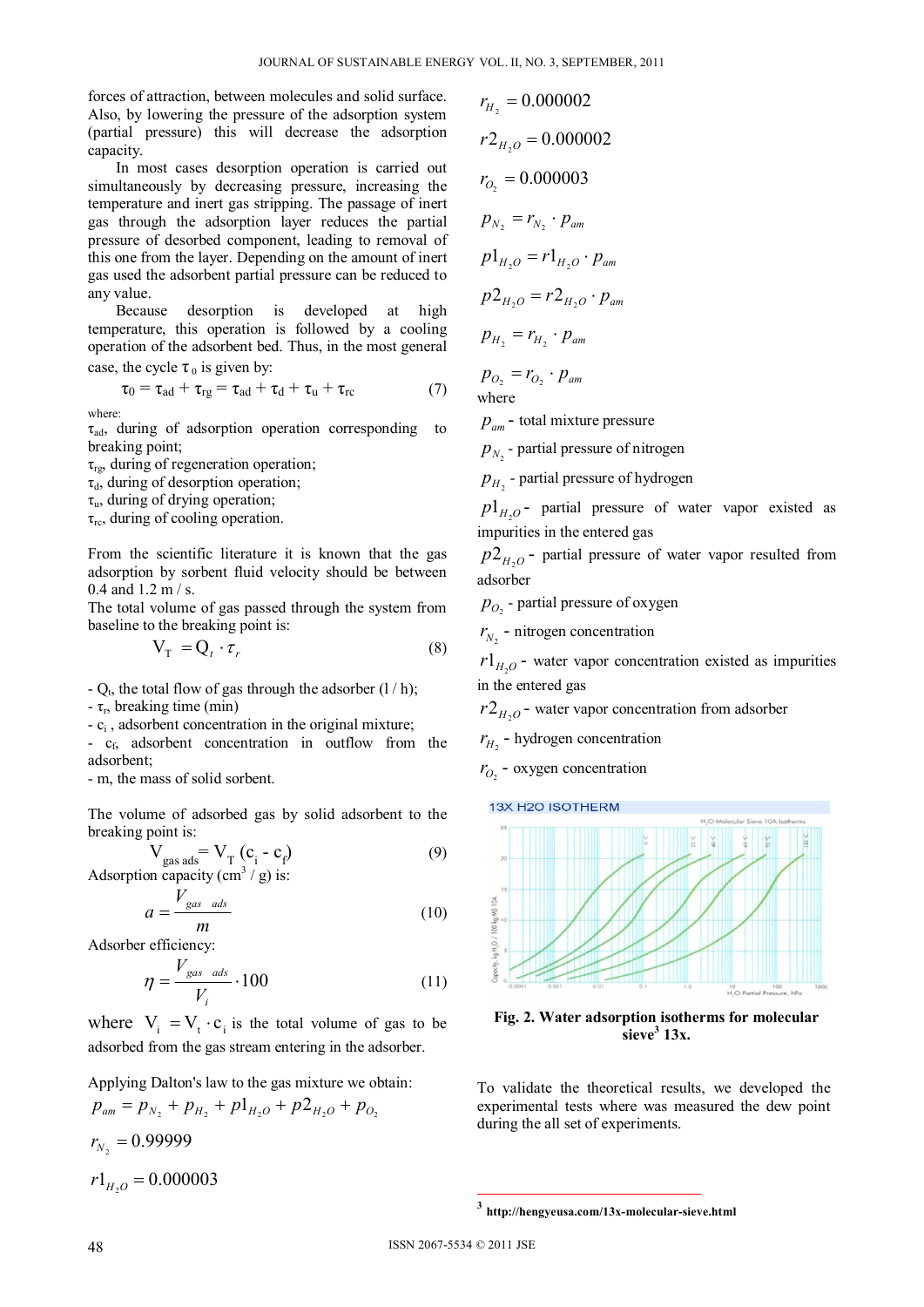

**Fig.3. Experimental values of dewpoint.** 

Dew point to  $-65^{\circ}$ C corresponds to a total value of 5 ppm moisture. Using the equation [5], corresponding to  $-65.5^{\circ}$ C, we obtain 5 ppm, the value of humidity concentration. This is a good correlation with experimental value, and an acceptable value for the adsorption system objectives.

In the table 1, using the equation [5], we can observe the correlation with the temperature and pressure for dewpoint down to  $0^0C$ .

Table 1. Temperature for dewpoint down to  $0^0$ C.

| T ºC   | P(mbar)        |
|--------|----------------|
| 0,01   | 6,117037306282 |
| 0      | 6,112000000000 |
| $-10$  | 2,598738060357 |
| $-20$  | 1,032609630224 |
| $-30$  | 0,380249229989 |
| $-40$  | 0,128498425090 |
| $-50$  | 0,039391061840 |
| -60    | 0,010804269902 |
| $-70$  | 0,002608190927 |
| -80    | 0,000543241312 |
| -90    | 0,000095285572 |
| $-100$ | 0,000013660740 |
| -110   | 0,000001542326 |
| $-120$ | 0,000000130840 |
| $-130$ | 0,000000007853 |
| -140   | 0,000000000308 |
| -150   | 0,000000000007 |
|        |                |



**Fig. 4. Fluctuation of desorption time with the flow of nitrogen.** 



**Fig. 4. Infrared image around the outer surface of the adsorber.** 

External cooling system to adsorber is made of a copper coil with a length of 40 m, which makes heat transfer up to 2 kW.

To study the efficiency of the cooling system with liquid nitrogen during the purification phase, infrared thermography was used. Obtained thermograms give important information about the heat transfer uniformity around the outer surface of the adsorber. The scans during the cooling process shows the tensions that arise due to thermal deformations. In conclusion, infrared thermography method provides information on the execution stage of the cooling system of the adsorber.



**Fig. 6. Data acquisition system**.

Acquisition system is composed by thermocouples K type, temperature measurement system with compensation of cool points and the specialized computer software for data acquisition via USB interface.

#### **5. CONCLUSION**

Funding Acknowledgement:

This publication was made possible by Project PN II/2008 number 22139, from the National Authority for Scientific Research (ANCS).

 **4 http://lindecryotechnik.ch/public/datenblaetter/cryogenicadsorber \_en.pdf**